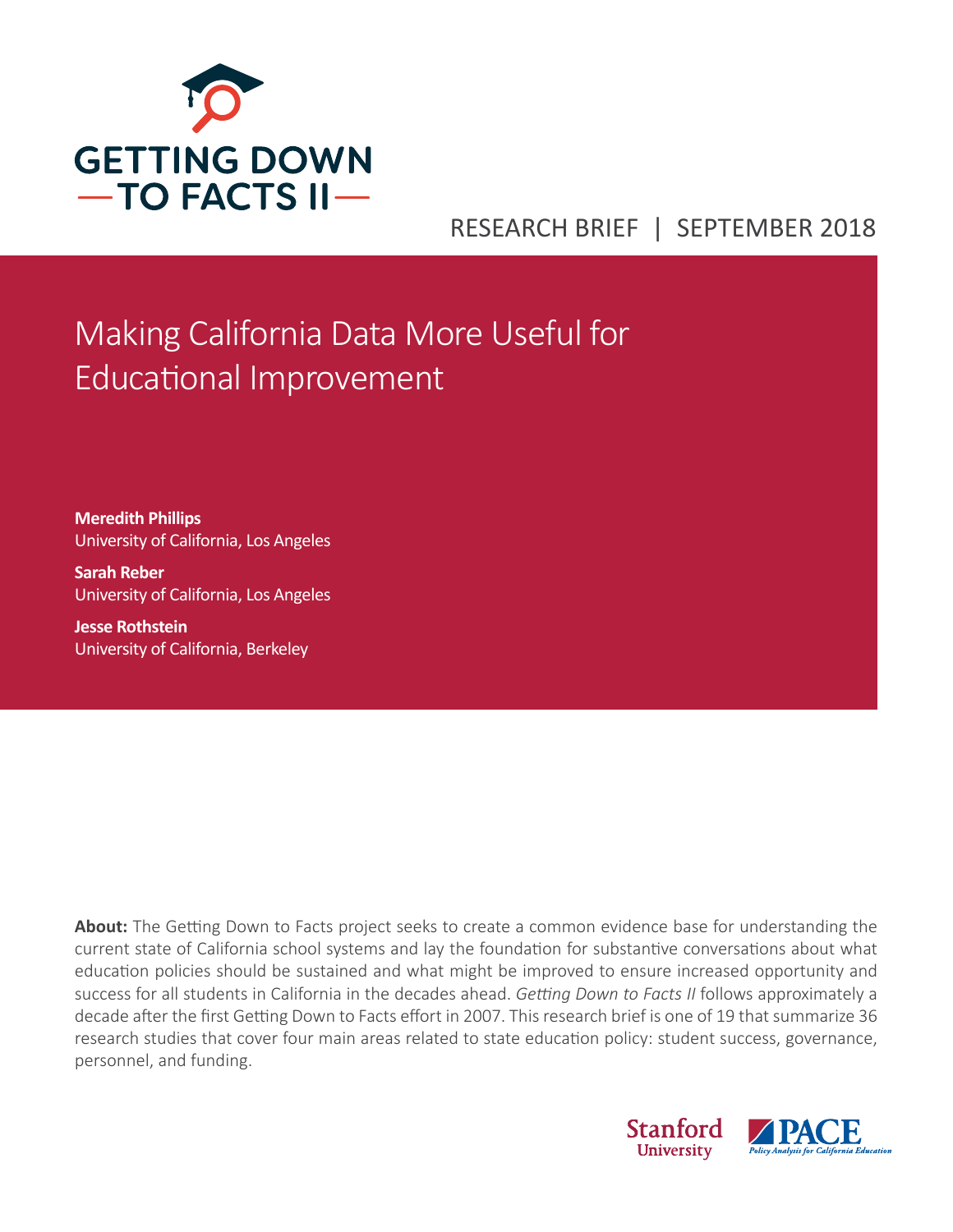This brief summarizes the *Getting Down to Facts II* technical report, Making California Data More Useful for Educational Improvement, by Meredith Phillips, Sarah Reber, and Jesse Rothstein, September 2018.

This brief draws from two additional studies about California's systems for gathering and sharing education data:

Using Data for Improvement: Learning from the CORE Data Collaborative Heather Hough, Erika Byun, and Laura Mulfinger, September 2018.

In Need of Improvement? Assessing the California Dashboard After One Year Morgan S. Polikoff, Shira Korn, and Russell McFall, September 2018.

These and all GDTFII studies can be found at [www.gettingdowntofacts.com](http://www.gettingdowntofacts.com).

## Introduction

*What impact do California's publicly-financed preschool programs have on kindergarten readiness and student success?* 

*Which schools are moving low-income, Hispanic English learners to full English proficiency most successfully?*

*Are smaller K-3 class sizes a smart investment for California?* 

Currently, the ability of California education leaders and policymakers to answer such questions is severely limited by weaknesses in the state's education data systems. Many of those weaknesses could be readily solved.

If statewide data systems were better integrated and more accessible, California leaders would have a stronger basis for determining the school and policy improvement efforts they want to implement. Such systems create the transparency that local educators and state leaders require to identify needs and areas of growth, validate intervention strategies, and monitor progress. They shed light on how well state policies and programs are working (together or separately) and identify areas where change is needed.

In recent years, California has made important improvements in the collection and availability of education data, but it remains far behind other states in its ability to use those data to understand what is working in its education system and what isn't. The state could strengthen that ability by taking advantage of modern computing technology that enables governments at all levels to better use the data they already collect.

This brief describes the current status of California's education data systems. It documents some areas of inquiry that could be strengthened by a better integrated and more accessible approach to education data, providing examples—from other states and from within California—of what is possible. The brief also includes a discussion of the technical and political levers that could help make those improvements.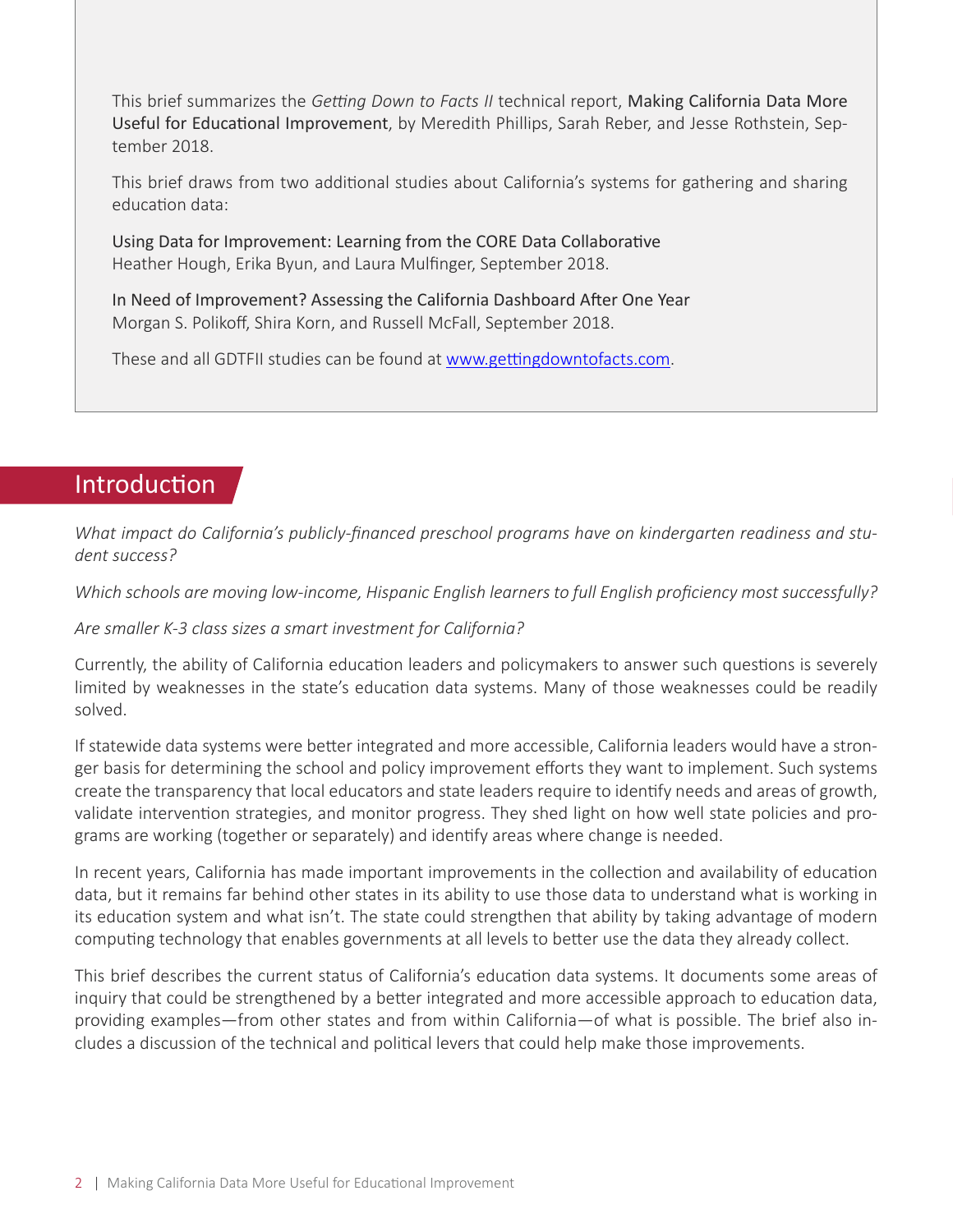#### **KEY FINDINGS**

- California has improved its data systems through the development of the California Longitudinal Pupil Assessment and Data System or CALPADS.
- Data availability and usefulness still fall short of what other states have developed.
	- CALPADS is not integrated with other data systems.
	- CALPADS and other systems are underutilized due in part to access issues.
- California has already made a big investment in data systems, and with some additional invest‐ ment, these data could be made more widely available and more useful.
- Developing a comprehensive statewide data system requires leadership and commitment.

# Summary of Key Findings

.

#### California has improved its data systems through the development of CALPADS

During the past decade, California has integrated multiple K-12 education data sets into the California Longitudinal Pupil Assessment and Data System. Maintained by the California Department of Education (CDE), CALPADS rolls up some, but not all, of the student- and staff-level information that school districts collect. It includes individual student data on school attendance, special program participation (e.g., English learner and special education programs), course enrollments, and state test scores. Each school district in the state reports these data to the department, which compiles them in a statewide data system that follows students across time.

The development of this data system has expanded the possibilities for how data can be analyzed and reported, and it has supported policy development that would not have been possible otherwise. For example, the state uses CALPADS data to develop an "unduplicated count" of high-needs students to determine Local Control Funding Formula (LCFF) supplemental and concentration grant amounts for school districts.

CALPADS data have also been tapped to create the school- and district-level accountability reports provided in the California School Dashboard (see box). The Dashboard fulfills the accountability requirements of LCFF and the federal Every Student Succeeds Act (ESSA).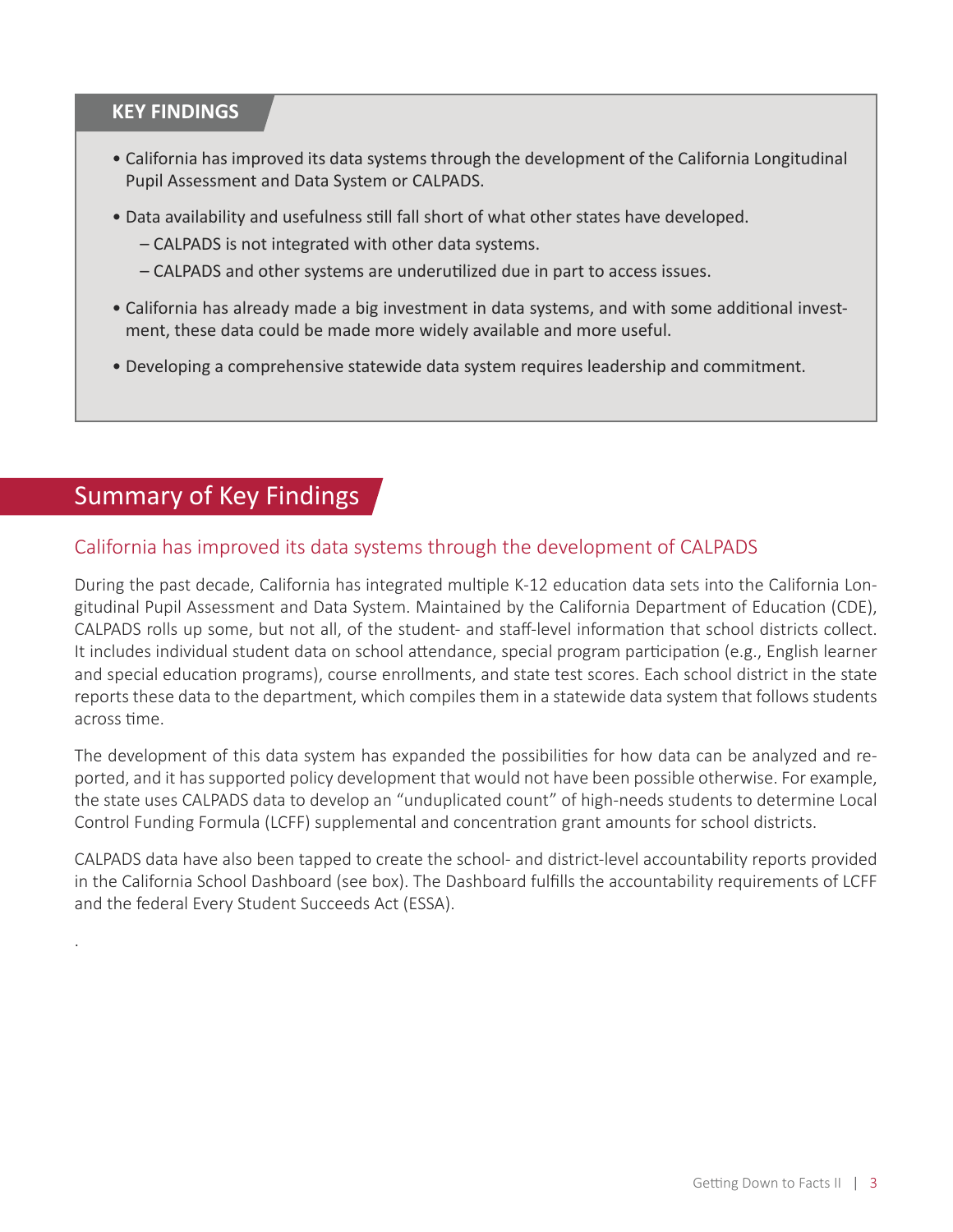#### THE CALIFORNIA SCHOOL DASHBOARD—AN EXAMPLE OF WHAT IS POSSIBLE

The California School Dashboard is the state's consolidated accountability system. The state's Local Control Funding Formula lists eight priorities, which range from pupil achievement to parent engagement. Districts are required to describe how they will address each of these priorities in their Local Control and Accountability (LCAP) plans. The state-provided indicators in the Dashboard provide data for five of these eight priorities. The Dashboard is intended to:

- 1) Support local education agencies (LEAs) in identifying strengths, weaknesses, and areas for improvement;
- 2) Assist in determining whether LEAs are eligible for assistance; and
- 3) Assist the state superintendent of public instruction in determining whether LEAs are eligible for more intensive state support/intervention.

Under the federal ESSA, the state must develop a method for identifying low-performing schools for intervention. The Dashboard will be used for that purpose as well.

The Dashboard's website (caschooldashboard.org) offers detailed ratings for California's public schools and districts. Each school and district Dashboard report presents performance on an array of indicators such as student results on state assessments, the progress of English learners, and graduation and suspension rates. The Dashboard also provides information about the performance of student subgroups. Schools and districts are rated in a way that takes into account both the current status and change on each indicator.

In addition to providing data for the California School Dashboard, CALPADS data can be accessed by pulling reports from the Education Data Partnership ([ed-data.org](http://www.ed-data.org/)) and DataQuest ([data1.cde.ca.gov\)](https://data1.cde.ca.gov/dataquest/) sites. Local test coordinators can access student assessment data from the California Assessment of Student Performance and Progress (CAASPP) portal ([caaspp.org\)](http://www.caaspp.org/). Researchers working independently or in collaboration with school districts or other policymakers can, at least in theory, obtain individual-level data for studies that align with CDE's research priorities. These arrangements must protect the confidentiality of the data, and access remains very limited.

CDE collects other K-12 data that can be used to inform policy and practice decisions. For example, the Education Data Partnership website offers data based on districts' annual financial reports.

All of these systems serve up "frozen data" that provide information about the status of the system at a given point in time. As such, they are primarily useful for:

- describing system performance, such as the portion of students who graduated this past year, and
- measuring the impact of local policies, such as determining what proportion of students have access to arts courses.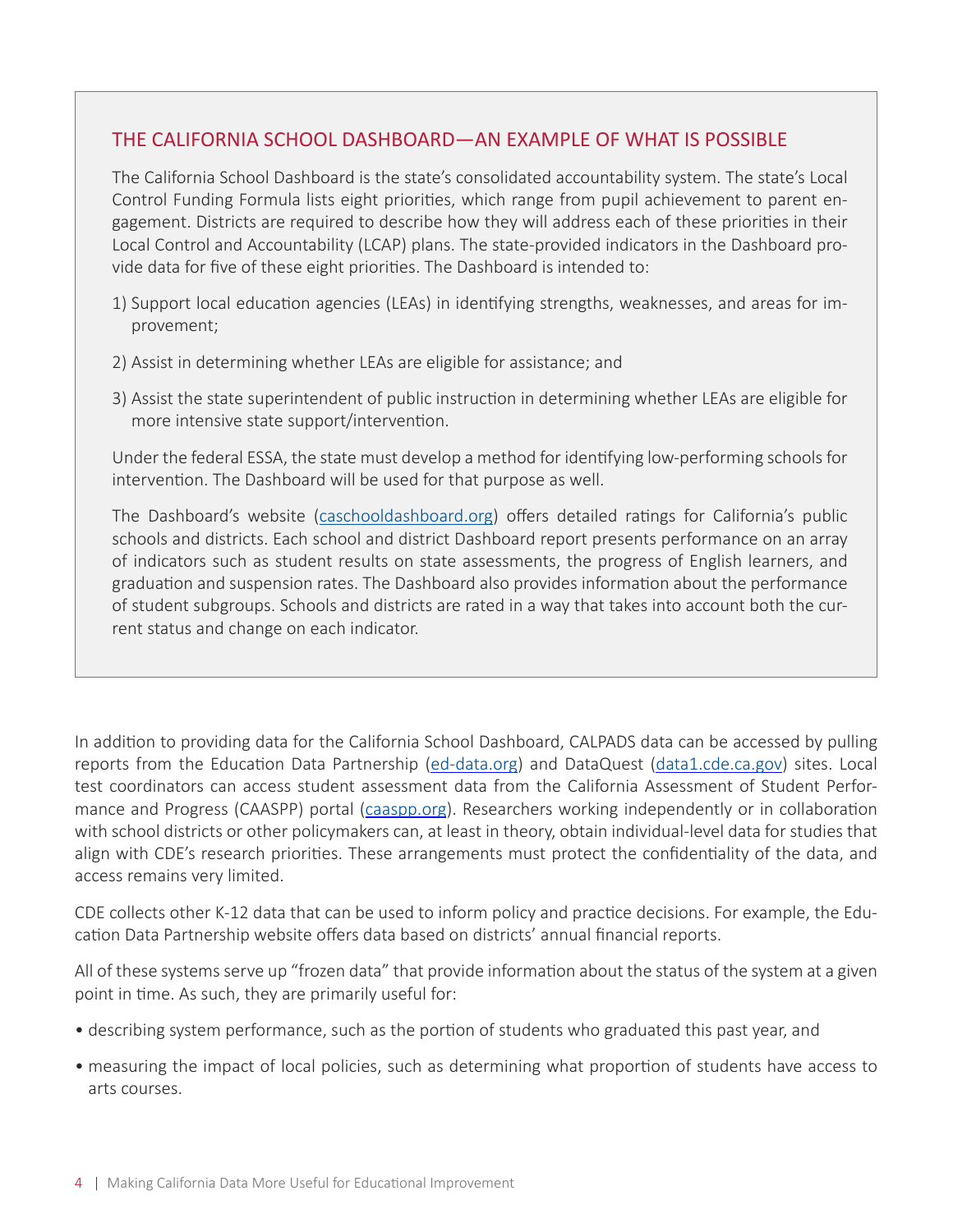This is in contrast to "real time" data local educators can use to evaluate how well individual students have mastered their multiplication tables or whether a new approach to reading instruction is working. The report by Heather Hough and associates, *Using Data for Improvement: Learning from the CORE Data Collaborative,* goes into more detail about this use of data, as does a separate brief in the *Getting Down to Facts II* project, *Toward a Common Vision of Continuous Improvement in California*, which discusses continuous improvement.

#### Data availability and usefulness still fall short of what other states have developed

During the past decade, California has made considerable progress in compiling and reporting on K-12 education data. However, the state still lacks the kind of single statewide education data system found in some other states.

#### CALPADS is not integrated with other data systems

CALPADS data cannot be linked to databases maintained by California state agencies with responsibility for other aspects of children's lives (e.g., social services) or by other segments of the education system (e.g., higher education). Examples include:

- the state's three higher education systems (the community college, University of California, and California State University systems),
- the California Student Aid Commission,
- the early education sector,
- the California Commission on Teacher Credentialing,
- the Employment Development Department,
- social service agencies, and
- the criminal justice system.

The state of California or its agents already own each of the above data systems and each already contains a great deal of information in a readily usable form. Integrating these databases and providing better access could help educators, policymakers, and researchers better understand the K-12 system.

In recent years, efforts to integrate data across the various systems have largely come from the bottom up. Individual districts or other education providers saw how better data could add to their ability to provide needed services. These projects have mostly been localized, limited to a single pair of data systems (e.g., a single district's records merged to the local community college district) or to a particular geographic area. The bottom-up approach limits the opportunity to improve systems statewide. Nevertheless, these local projects, along with examples from other states, demonstrate the value that could be generated through more intentional, comprehensive efforts to integrate data across the state (see the box on the following page for examples).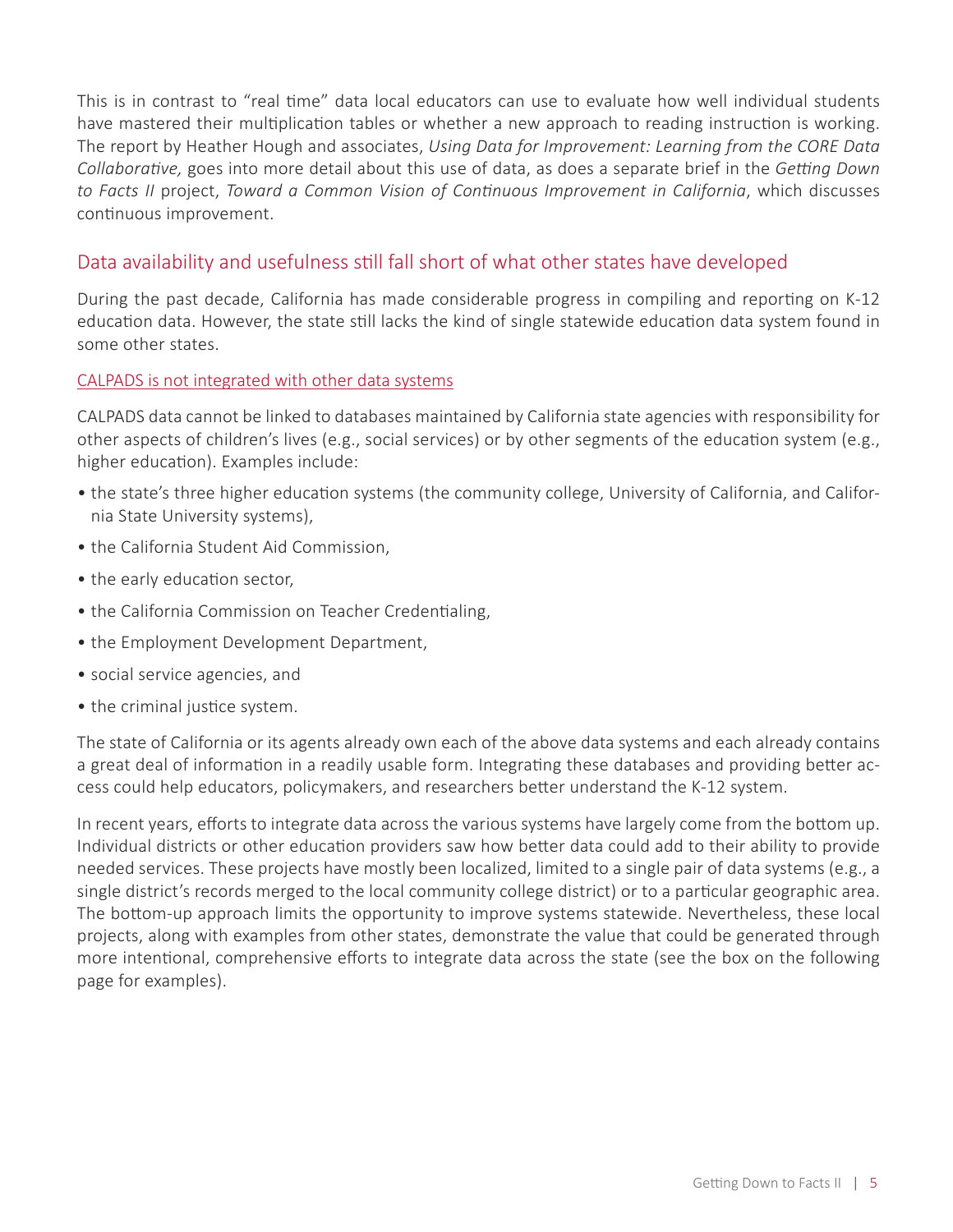#### INFORMATION THAT INTEGRATED AND ACCESSIBLE DATA SYSTEMS CAN PROVIDE

#### Understanding how K-12 schools and other systems interact

- Matching students from K-12 schools to the community colleges they attend has made it possible to examine what measures besides test scores could inform course placement for new community college students. Cal‐PASS Plus
- Researchers look at how well the K-12 and higher education systems are aligned to ensure that K-12 students are prepared for postsecondary success. California Ed Lab at the University of California, Davis
- A data repository connects academic and human-services data to help school staff understand students' mental health and child welfare involvement, while helping social workers and caseworkers understand children's school performance, attendance, and disciplinary history. Allegheny County, Pennsylvania
- School districts now have information about which of their students are foster youth and/or are eligible for free meals under the National School Lunch program. CDE/CALPADS and the California Department of Social Services

#### Comparing schools and districts to identify successes and challenges among those that are similar

- Districts participate in a data collaborative that makes the state data more valuable for district leaders by (a) adding additional data sources, (b) using these data to create additional measures of student progress, and (c) creating data displays and tools that enable district and county leaders to look at data more easily and in different ways. CORE Data Collaborative
- Publicly available estimates of earnings by discipline and college enable researchers to examine the returns to career-technical certificates and degrees. California Community College system and the Employment Development Department (EDD)

#### Evaluation of the effectiveness of K-12 policies and state investments

- State leaders can evaluate the effectiveness of policies designed to reduce teacher shortages in math, science, and special education through the use of longitudinal data on teachers and students. State of Florida
- By linking birth and public school records, officials can measure the impact of statewide early childhood policy initiatives—including funding to improve child care quality and expand preschool slots—on children's math and reading achievement by the end of elementary school. State of North Carolina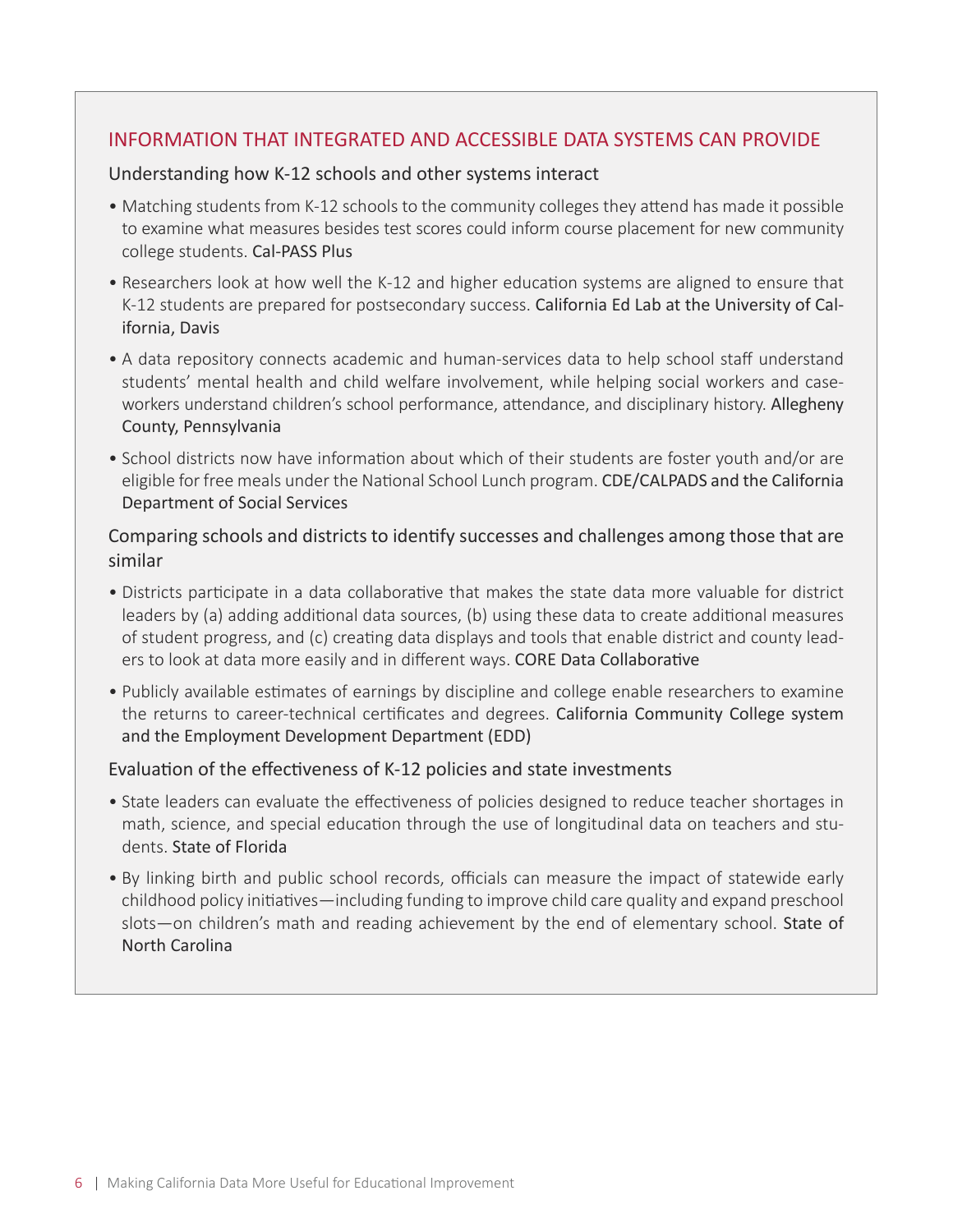#### CALPADS and other systems are underutilized due in part to access issues

CALPADS data could be of tremendous value in evaluating whether a specific state education policy is effective and in identifying schools and districts that have similar challenges and different outcomes. However, CALPADS data are not as accessible to interested researchers as they might be, and are therefore underutilized.

CDE has developed standardized procedures by which agencies and researchers can gain access to CAL-PADS data for specified research projects. But a shortage of resources at CDE and a lack of clarity about permissible uses prevents analysts from using the data to nearly the extent that similar data systems are used in some other states to understand and improve educational practices.

Moreover, the CALPADS access procedures are the exception, not the rule: most other California data systems have no regular processes or procedures by which analysts from other agencies, policymakers, or researchers can obtain access.

Access to large databases can facilitate the work of state agencies, large school districts, and the higher education community, to name a few. But simply providing access assumes a higher level of analytical skill than is present in the majority of local education agencies. CALPADS data are the backbone of the California School Dashboard and other state data systems, but these source data are not made available to districts or those who support them in ways that are easy to use.

The CORE districts—eight urban districts in California that banded together to improve education practice—set out to address that issue by creating the CORE Data Collaborative. The collaborative has developed systems and tools to make the state's data system more valuable and user-friendly, including offering better data displays, calculating innovative metrics, and adding new sources, such as surveys and links to higher education. The collaborative's experiences illustrate the importance of making it easier for local education leaders to access information from a statewide system and put those data to work.

CORE's data system is available to any district that is able to pay a small fee to join the collaborative. Now that an infrastructure has been developed by CORE for California data, the cost for adding additional districts is relatively low. This existing system represents an opportunity for the state to get a head start on a major improvement in data accessibility.

### California has already made a big investment in data systems, and with some additional investment, these data could be made more widely available and more useful

California's current data systems provide limited support for the variety of uses that are possible. Many agencies collect data for themselves, or go without, because they do not have access to the data systems that already house the information. This leads to a costly duplication of effort, ineffective service delivery, and holes in the web of education services that the state provides.

The locally-initiated efforts described above, and many others, illustrate the value of linked data for informing education policy and practice. But they are not a substitute for a statewide system. Each effort involved large investments of time and resources, typically over several years. In some cases, the investment created a one‐off data system that could not—due to legal or technological limitations—be used for other purposes or by other agencies.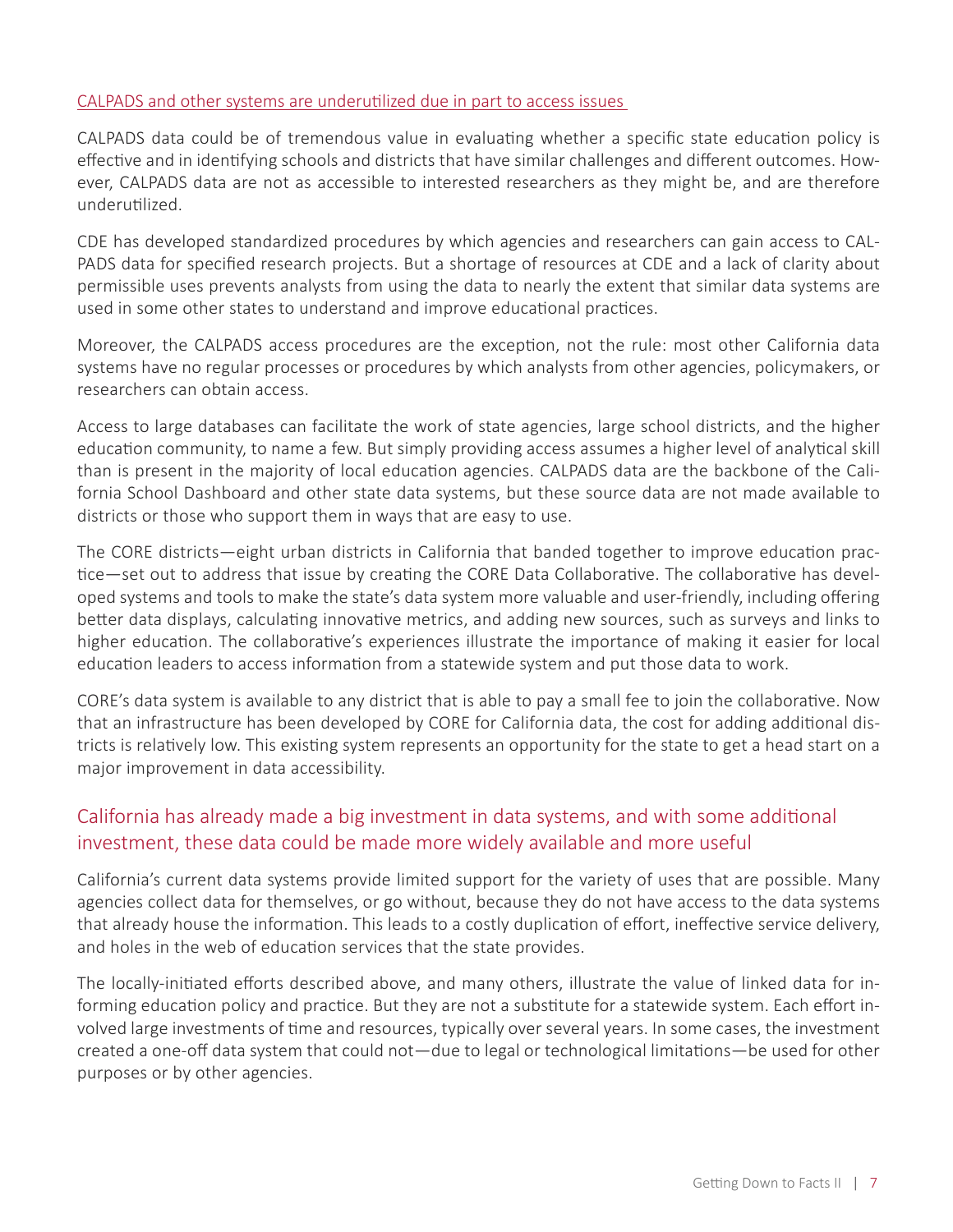A second important limitation is the spotty coverage provided by this patchwork of local data‐linking efforts. Some districts or colleges participate, while their neighbors do not. This patchwork approach limits the value of the data, as some students disappear from a longitudinal database simply because they moved to a nonparticipating district or college. It is also difficult to know how the results would generalize to the state as a whole. In addition, a system based on voluntary initiatives will tend to exclude smaller and rural districts. A more comprehensive, statewide data system would enable these districts to benefit from the same data access that larger, urban districts have.

Statewide data systems also make possible a range of useful comparisons, analyses, and reports:

- Agencies can access relevant educational, human services, and health data even when students move across district or county lines.
- K‐12 districts can more accurately understand students' outcomes in higher education and the workforce even if their former students have moved to a different part of the state.
- Districts and counties can compare their outcomes to other districts and counties that serve similar populations, making it possible to identify a good comparison group for program evaluation purposes.
- Policymakers can more easily determine the impact of state policies and understand how that impact varies across localities.

With statewide systems, agencies and regions benefit from a centralized resource that links data and develops protocols for sharing and displaying data. These benefits are likely to be especially important for smaller agencies and localities that typically have fewer resources for data management and analysis than their larger counterparts. To ensure that data and analyses remain relevant to local needs, agencies can augment the statewide linked data with their own local data, as desired.

#### Developing a comprehensive statewide data system requires leadership and commitment

Developing data systems that serve teachers, school leaders, policymakers, and California's parents and children will require the state to overcome a variety of technical and political barriers. The experiences in other states suggest that these barriers can be surmounted, but that political leadership is required.

An integrated data system requires obtaining data from many sources, linking them together, storing the linked data, ensuring data quality, sharing them with authorized users, and keeping data secure from those who should not have access. These steps have been accomplished in many other states, and the technical challenges are well understood. California could draw on these states' experiences, the guidance of organizations such as the Data Quality Campaign, and expertise residing in agencies, nonprofit organizations, and universities to determine the best solution to these issues. In fact, in the K‐12 domain, California has already overcome these technical challenges to develop CALPADS.

The CALPADS experience, however, also points to the importance of creating governance rules that allow access to the data while specifying the conditions under which the data can be used. States that provide differing examples of such governance rules include Florida, Kentucky, Maryland, North Carolina, Texas, and Washington. (Details are available in the full report.)

Indeed, the technical barriers to developing a more comprehensive education data system in California are fairly easily solved, at least compared with the political considerations. Experiences in other states point to three factors that are important for maintaining political support: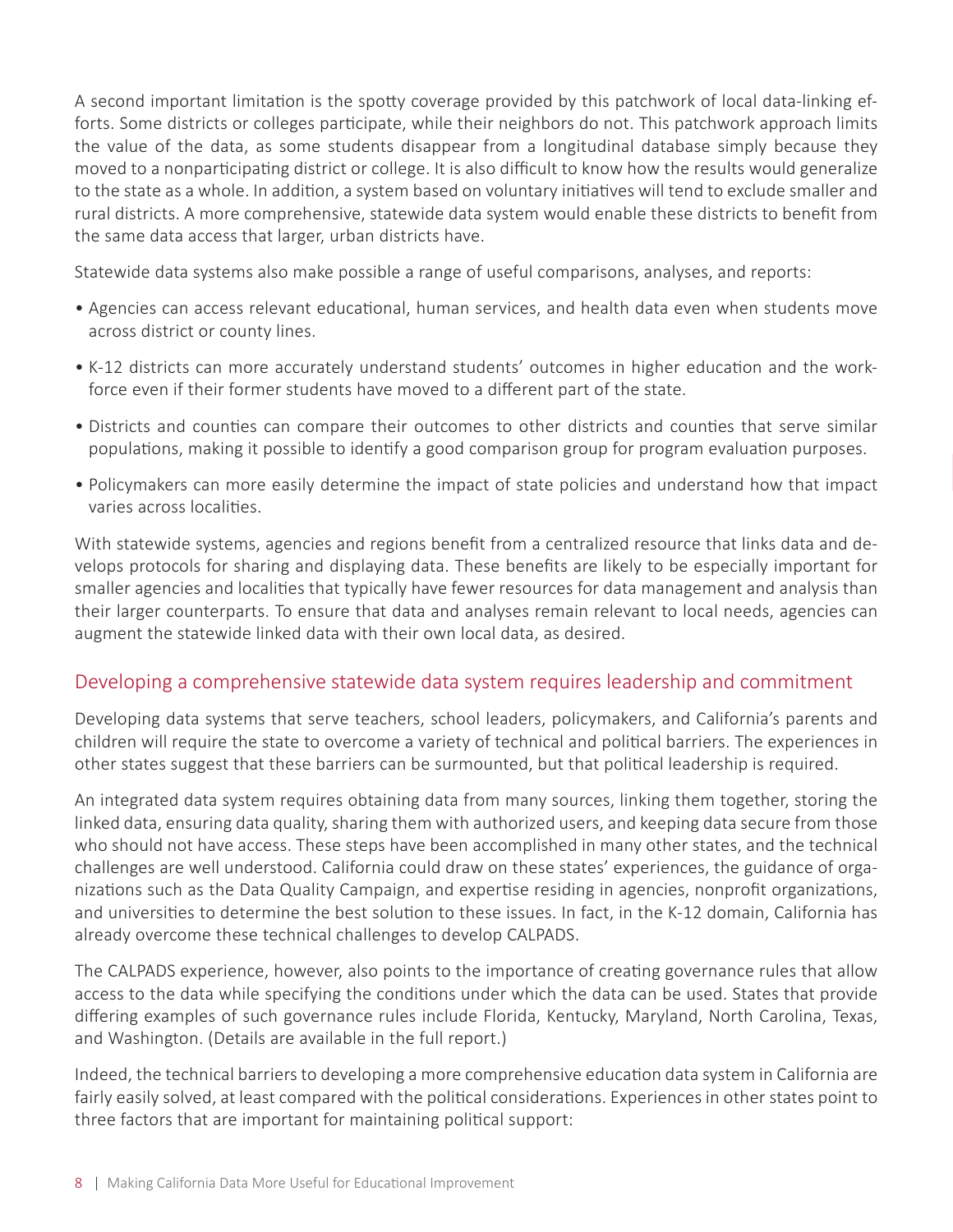- 1) Strong leadership is critical; successful efforts in other states have typically required both political leadership and individuals inside the Department of Education and other agencies who understand the value of the work and are committed to developing better data systems and to improving the effectiveness of the education system.
- 2) State-level actors need to be consistently engaged with stakeholders, particularly county and district officials, throughout the process.
- 3) Advocates for improved data systems—including agency leaders, outside allies, and political leaders—should clearly articulate the value of the data system, how it will be used, and how privacy will be protected.

In developing support for a comprehensive data system in California, it seems particularly important to emphasize that data can be used for a wide range of purposes other than accountability, and that more comprehensive data systems will make it easier for agencies to serve Californians well.

## **Conclusion**

A more integrated and accessible California education data system could enable a wealth of important education questions to be addressed, substantially reduce costs, increase efficiency, and allow students to be better served.

California has made progress with the creation of its CALPADS data system, but that investment is underutilized, in part because the data are mostly available in aggregate form. That limits their utility for districts that lack the capacity to compile large data sets, conduct analyses, and provide the information to their constituents in usable formats. Building local capacity and encouraging use of these data, as well as integrating education data with other state data systems, would improve access to information in California and bring California's system closer to the systems seen in some other states. A more integrated system would also further the goals of transparency often pursued by the many independent, ground-up data projects that have proliferated in California given the absence of a comprehensive statewide education data system.

California's existing political, technological, and organizational barriers to the creation of improved statewide data systems are not insurmountable. Other states have overcome these barriers, and their experiences demonstrate the substantial value of better data systems. Enormous technical projects are not required significant progress can be made at a relatively low cost, given the political will to overcome bureaucratic and organizational inertia.